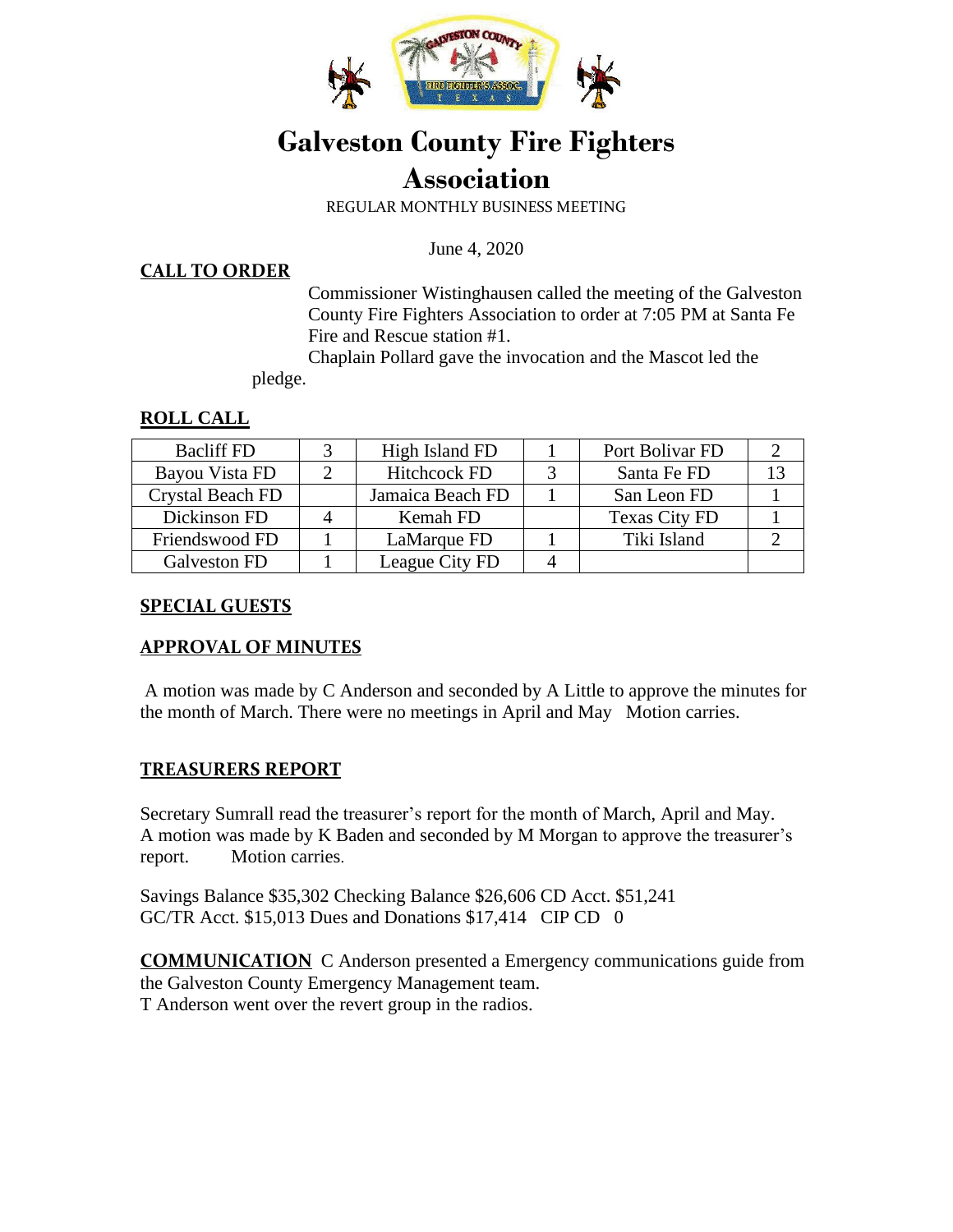## **COMMITTEE REPORTS**

**Training-**

**Accountability** 

**EMS** 

**Website** Send stuff to Webmaster for publication.

**Resource Book** 

**Dispatching** 

**Constitution and By-laws** This committee will be meeting soon as per B Pollard.

**Mapping** 

**Audit** 

**Contract** 

**Galveston County OEM** Covid cases are up. There will be more information on it in the future. Keep those hands washed and wear your masks. There will be some training coming up. They will send it out to the Departments. Covered some topics for evacuation in the case of a hurricane. Thanks to Shari and Scott for the hard work on the grant.

### **COLLECTION OF DUES**

Departments that have not finished the survey needs to get that completed and turned in.

**UNFINISHED BUSINESS** C Anderson reported that the Executive Board had a virtual meeting and that the decisions were made about the emergency reporting. The contracts were signed, and the County will be sending out to the departments. There will be refunds coming to the Departments that had already paid.

**NEW BUSINESS** The surveys need to be finished. Allison has blank copies if anyone needs paper copies. James mentioned that this could impact your money, and that we need to get those done by the first of July.

**GOOD OF THE ORDER** Chaplain Pollard mentioned that Butch Edwards lost his wife due to some unforeseen circumstances. He thanked all of the Departments that participated in the processional to the cemetery. The GCFFA presented the Hitchcock FD with a check donation in the memory of Virginia Edwards.

Tommy Cones mentioned that League City had 7 Fire Marshals that came down with the Covid-19 virus and 1 Firefighter. They have all recovered, and he thanked everyone for their thoughts and prayers, and thoughtful emails.